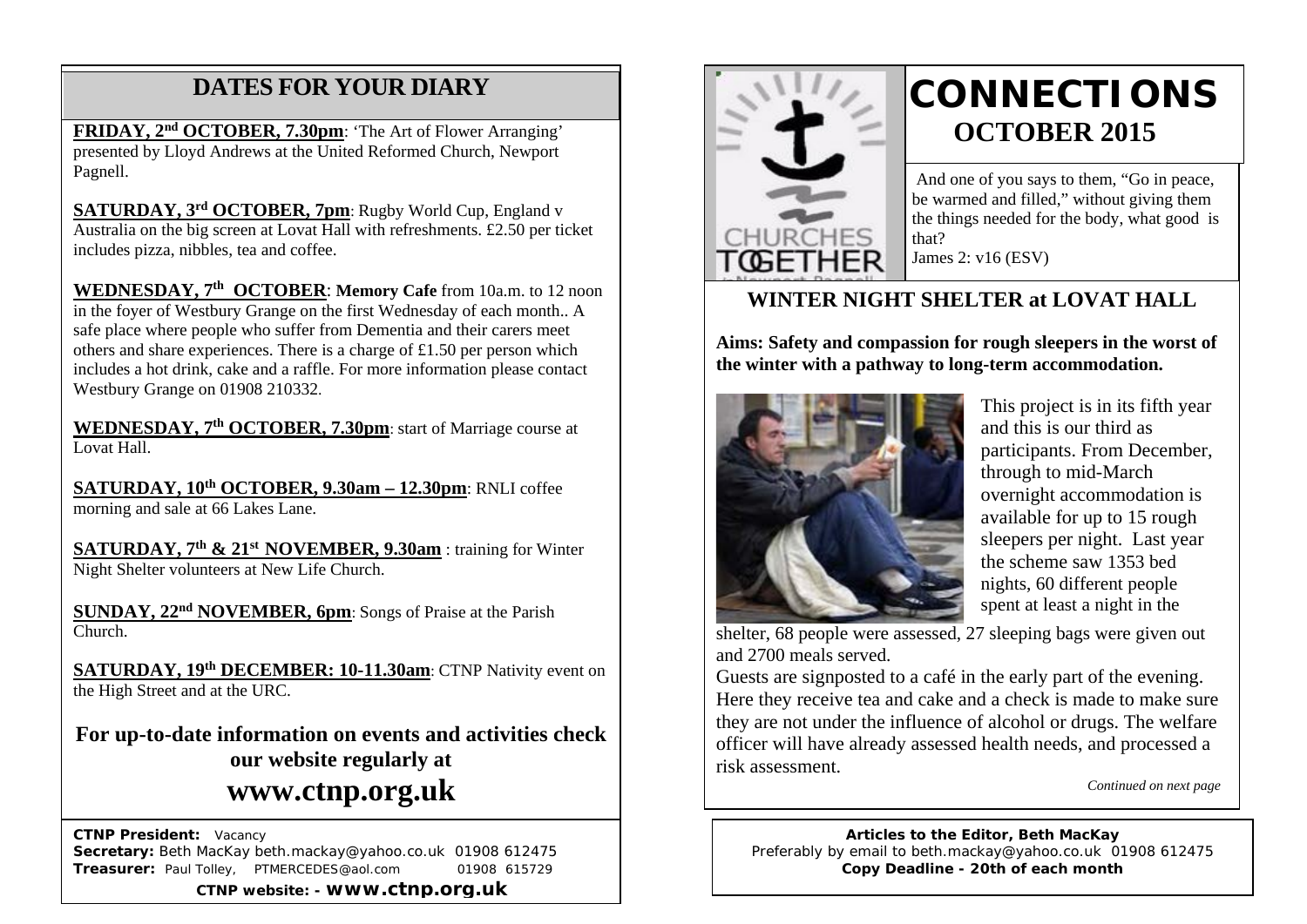#### Continued from previous page

The Welfare Officer is also the person who seeks to find a pathway to longer term housing for the guests. Guests are then transported to the venues. This is when our local responsibility starts. We are committed to running 15 Tuesday evenings. We do this by forming two teams so that volunteers only need to commit to half of the Tuesdays (7 or 8) on an every-other-week basis. Past experience elsewhere shows that this is a more pragmatic and feasible commitment from those who help.

Volunteer roles are varied and range from setting up the venue, cooking and serving food or engaging with guests through conversation, games or quizzes. Some volunteers stay overnight and others arrive first thing to serve breakfast and help clear up. All new volunteers attend a training day to ensure the safety and well-being of both guests and volunteers.

Volunteers will need to book by filling in a form. There should be forms available in most of the churches or you can get one from the office at Lovat Hall, Silver Street, Newport Pagnell, MK18 0EJ (**[info@npbc.org.uk](mailto:info@npbc.org.uk) 01908 618898**). David Wright at Lovat Hall will track the numbers and place in teams.

Training for volunteers takes place on the mornings of **7th November and 21st November** at New Life Church, The Ridgeway Centre, Featherstone Rd, Milton Keynes, Buckinghamshire MK12 5TH. These sessions start at 9.30am and finish at 1pm with a lunch following which will be provided. Only one training session needs to be attended. If you attended last year, you are welcome to come again but it is not compulsory. 16 and 17 year olds can volunteer but will not count towards the minimum numbers of adults required.

There will be a familiarisation evening for our site on **Friday 20th November 8pm – 9pm at Lovat Hall**. If you Google '**MK winter night shelter'** you will find more information.

**"We aim to relieve poverty, distress and homelessness and help homeless people rebuild their lives."**

#### **LETTER FROM A MINISTER**

I hope that you had a good summer and that whether you went away or not, you were able to find time to unwind, relax and re-charge your batteries. As I write this letter, the weather has changed and the forecasters are using the word autumnal more and more frequently to describe the weather.

"The summer sun is fading as the year grows old And darker days are drawing near"

These are the opening lyrics of a song that has been running around in my head for some time – 'Forever Autumn' – partly, I suppose because of the changing season but also because in the last few weeks, my family has marked the anniversaries of the deaths of my father-inlaw and my mother and it has reminded us all of just how much we miss them. The song 'Forever Autumn' is a love song but it is also a song of loneliness, a loneliness expressed so clearly – "My life will be forever autumn, 'cos you're not here".

In November, we will celebrate Remembrance Day and remember and give thanks for those who laid down their lives in war, and throughout the month of November, the Catholic Church invites its members to pray for all those who have died – the month begins with the feasts of All Saints and All Souls. But at this start of autumn and during this month of October I would ask that we try to give some thought and time to those who are lonely. Loneliness is not just something that affects the elderly or the bereaved. A recent survey of young parents found an alarmingly large proportion stating that they felt lonely.

In the Book of Genesis, we read "God said,'it is not good that man should be alone (gen 2:18) And so God created woman to be a companion. So let us try to do what we can to support those who are lonely so that as the darker days are drawing near, we may hold up the light of companionship, the light of love – the light of Christ.

*Deacon Jon Walls, St Bedes Roman Catholic Church*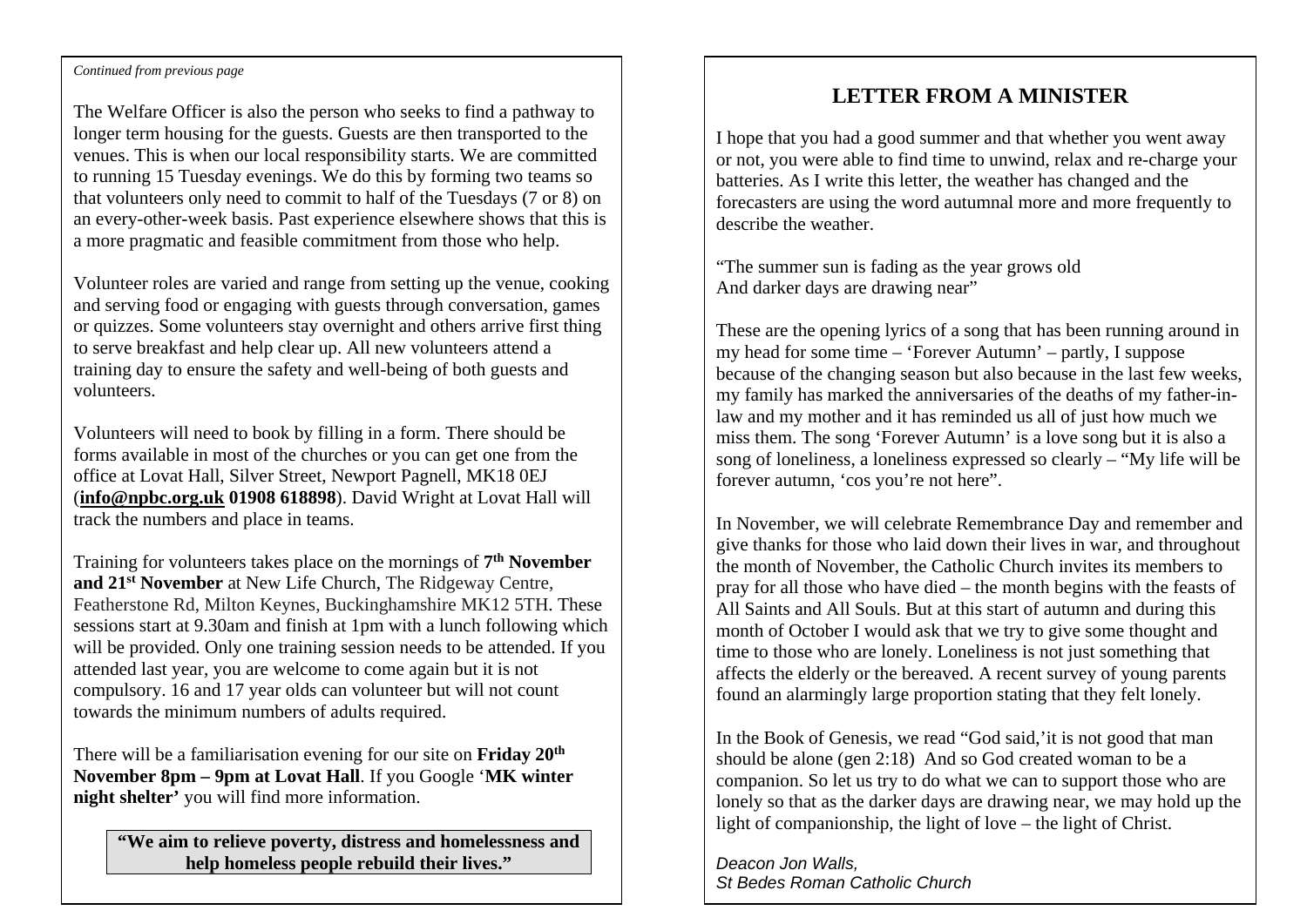# theMarriage Course

**A chance to enhance your marriage.** A seven session course set in a fantastic atmosphere. You will be served with a candlelit dessert at a romantic table for two while listening to practical talks that are informative and fun,

There is never any group work and you will never be asked to share anything about your relationship with anyone other than your partner.

7nd October  $14<sup>th</sup>$  October 21<sup>st</sup> October  $28<sup>th</sup>$  October  $4^{\text{th}}$  November  $11<sup>th</sup>$  November  $25<sup>th</sup>$  November

**7.30pm – 9.30pm at Lovat Hall**



#### Email **[info@npbc.org.uk](mailto:info@npbc.org.uk)** to get on board.

## **The Art of Flower Arranging**

presented by Lloyd Andrews at the United Reformed Church Friday 2nd October at 7.30 pm Tickets  $\omega$  £10 in aid of the new church hall THE MEAD CENTRE available from 01908 217559 members of the church and Merlin Blinds

## **SAVE THE DATE!**

#### **Saturday 19th December from 10-11.30am**

#### **CTNP NATIVITY EVENT WITH A DIFFERENCE!** A search through Newport Pagnell High Street to find the Nativity.

You can start the hunt from 10am onwards and finish up at the URC at 11.15 with refreshments and carols and a gift for children. Mary, Joseph, baby Jesus, angels, shepherds and wise men will all be there - and of course our friendly local donkey! Curious? More details to follow...

#### **WATCH THIS SPACE!**